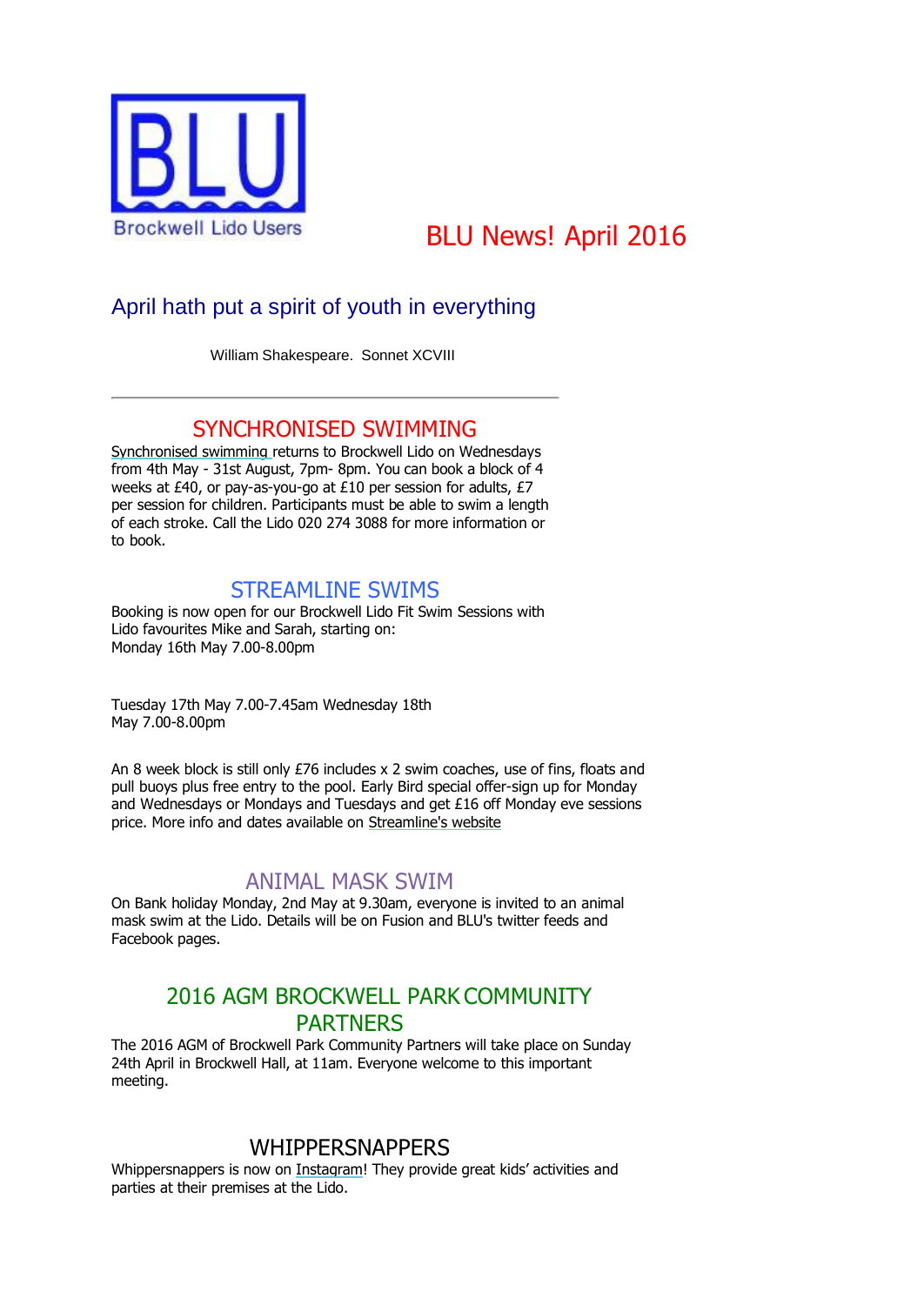# WINDRUSH TRIATHLETES

Windrush Triathlon Club summer timetable kicks off in the next few weeks. Check out for details on sessions and events their [website.](http://www.windrushtri.co.uk/page/training)

### THE LIDO CAFE

The Lido Café will be closed from 12pm onwards this Saturday 16th April for a wedding, and then again for weddings from lunchtime on Saturdays 7th and 14th of May. Current pop up chefs [Fowlmouths](http://www.fowlmouths.co.uk/)  [Foods](http://www.fowlmouths.co.uk/), described as Japanese comfort foods, will be at the Lido Café on Thursday and Friday nights until 29th April. Booking advised.

#### LUNA CINEMA

Pre-sale booking is now open, and rumour has it that tickets are selling fast! Check [Luna's website f](http://www.thelunacinema.com/)or details.

#### **SAUNA**

A brand new poolside sauna is due to be installed before the end of April. It will occupy the space where the children's play area used to be. Unfortunately, we have lost this because toddlers were frequently left unattended.

# BLU ARCHIVE

If you wonder what BLU has been up to since its conception in 2001, you can find out a lot by reading our newsletters in the [archive o](http://www.brockwelllido.com/2011-2001-newsletters/)n our website.

## HISTORY HEAR PROJECT

Have you heard about the History Hear project, which is aiming to produce an oral history of Herne Hill? Some of the recordings we made for Peter Bradley's wonderful book - Out of the Blue - have been rescued. You can listen to Sammy Dangerous and others on [Soundcloud.](https://soundcloud.com/herne-hill-history-hear) Sammy worked at the Lido for several years and sadly passed away a few years ago.

#### LIDO BEANIES

Lido Beanies are available in a myriad of fabulous colours. The only ones not available to Lido users are the red ones. The lifeguards wear these and you wouldn't want to be summoned to jump in in the case of an emergency in the pool!

#### MODERN MOVEMENT

[Modern Movement w](https://www.fusion-lifestyle.com/centres/Brockwell_Lido/news/001_THE_MODERN_MOVEMENT_BROCKWELL_LIDO_30_4_2016_1_5_2016)ill take place at Brockwell Lido on Saturday 30th April and Sunday 1st May.

#### OUT OF THE BLUE

If you enjoy your time at the Lido, whether in classes, at the gym or in the pool, you will want to read its only biography, Out of the Blue, sold by Herne Hill Books in Railton Road and written by Brockwell Lido user, Peter Bradley.